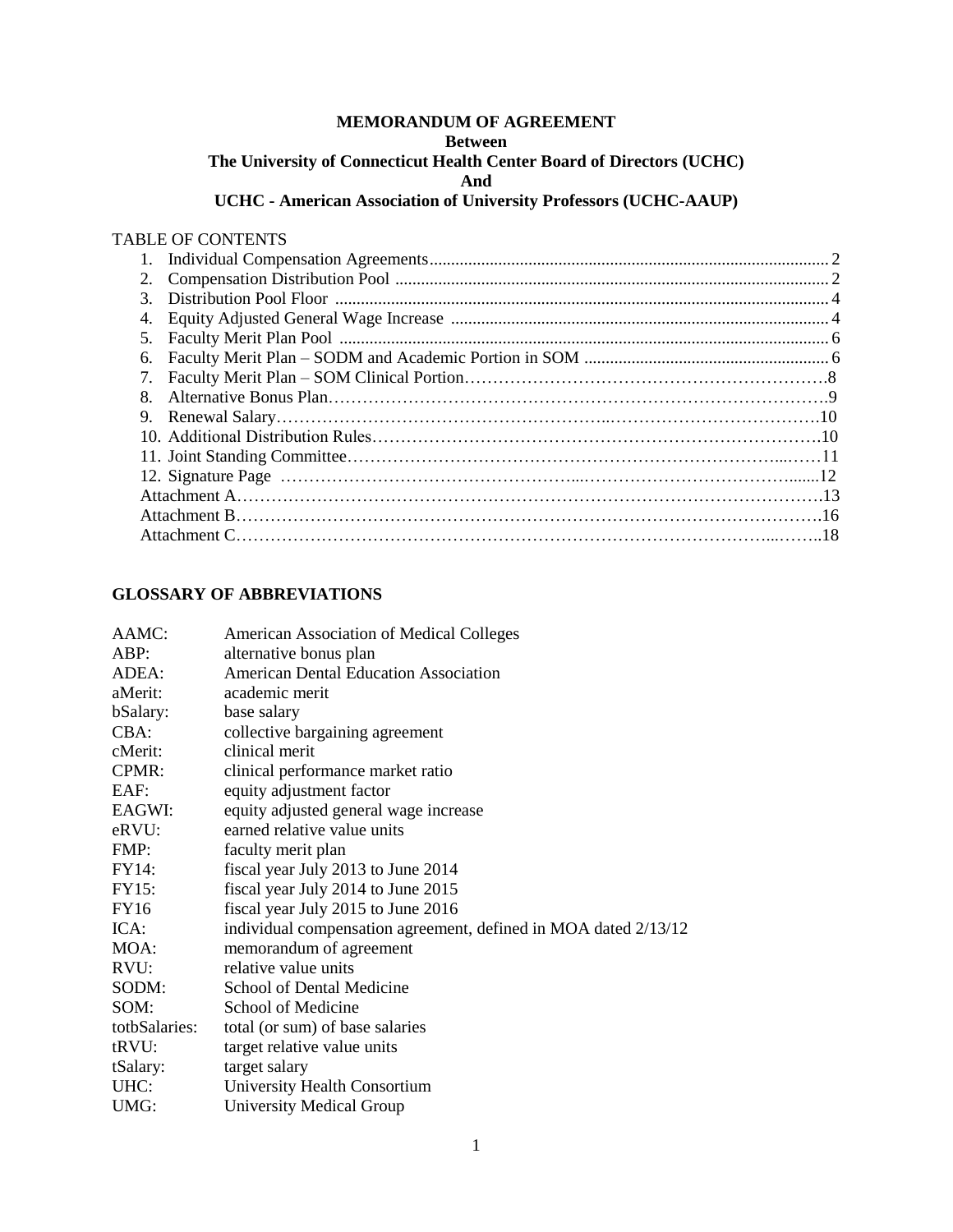#### **MEMORANDUM OF AGREEMENT Between The University of Connecticut Health Center Board of Directors (UCHC) And UCHC - American Association of University Professors (UCHC-AAUP)**

Pursuant to Article 12.4 of the current Collective Bargaining Agreement (CBA), this Memorandum of Agreement (MOA) shall govern the distribution of the negotiated bargaining unit faculty<sup>1</sup> compensation for Fiscal Years 2014, 2015 and 2016. The understandings set forth in this MOA shall become part of the current collective bargaining agreement, effective July 1, 2013.

#### 1. Individual Compensation Agreements

All existing Individual Compensation Agreements (ICAs; as defined in an MOA dated 2/13/12) will sunset at each ICA expiration date. The sun setting will not apply in a situation in which the ICA is expiring before July 1, 2013 or before a revised CBA takes effect, whichever is later. In such a situation, a new ICA may be offered which will sunset at the end of its term. The Health Center may also offer ICAs to new hires until July 1, 2013 or until a revised CBA takes effect. Faculty members on ICAs shall not be eligible for AAUP negotiated equity adjusted general wage increases (EAGWIs) as set forth in Section 4, below, or to participate in the faculty merit or bonus plans, set forth below, during the term of their ICAs.

However for FY14, a faculty member whose ICA expired prior to July 1, 2013 shall be eligible for an EAGWI. These faculty members will be eligible to participate in the Faculty Merit Plan (FMP) as described in Sections 6 & 7 below, for all full quarters for which they were not covered on an ICA. These same rules apply in FY15 for a faculty member whose ICA expires prior to July 1, 2014 and in FY16 for a faculty member whose ICAs expire prior to July 1, 2015.

All faculty members not on ICAs will participate in either the Faculty Merit Plan (FMP) or the Alternative Bonus Plan (ABP) described in Section 8 below.

#### 2. Compensation Distribution Pool

For the purpose of calculating the amount available in each fiscal year for EAGWIs and merit distributions out of the 5% of the bargaining unit base salary account, the following procedures will apply:

a. FY14

 $\overline{\phantom{a}}$ 

The Distribution Pool for the School of Medicine (SOM) and the School of Dental Medicine (SODM) will be calculated by

- i. taking the total of base salaries (totbSalaries) of all bargaining unit members as of April 4, 2013 (end of pay cycle 21),<sup>2</sup>
- ii. and deducting from that calculated number the totbSalaries of all bargaining unit members hired after December 31, 2012, as well as the totbSalaries of bargaining unit members with ICAs on April 4, 2013

<sup>&</sup>lt;sup>1</sup> Hereafter, the use of the term "faculty" shall be understood to mean "bargaining unit faculty".

<sup>&</sup>lt;sup>2</sup> Pay cycle with pay period end date closest to March 31 was used for each year where "pay cycle 21" is referenced.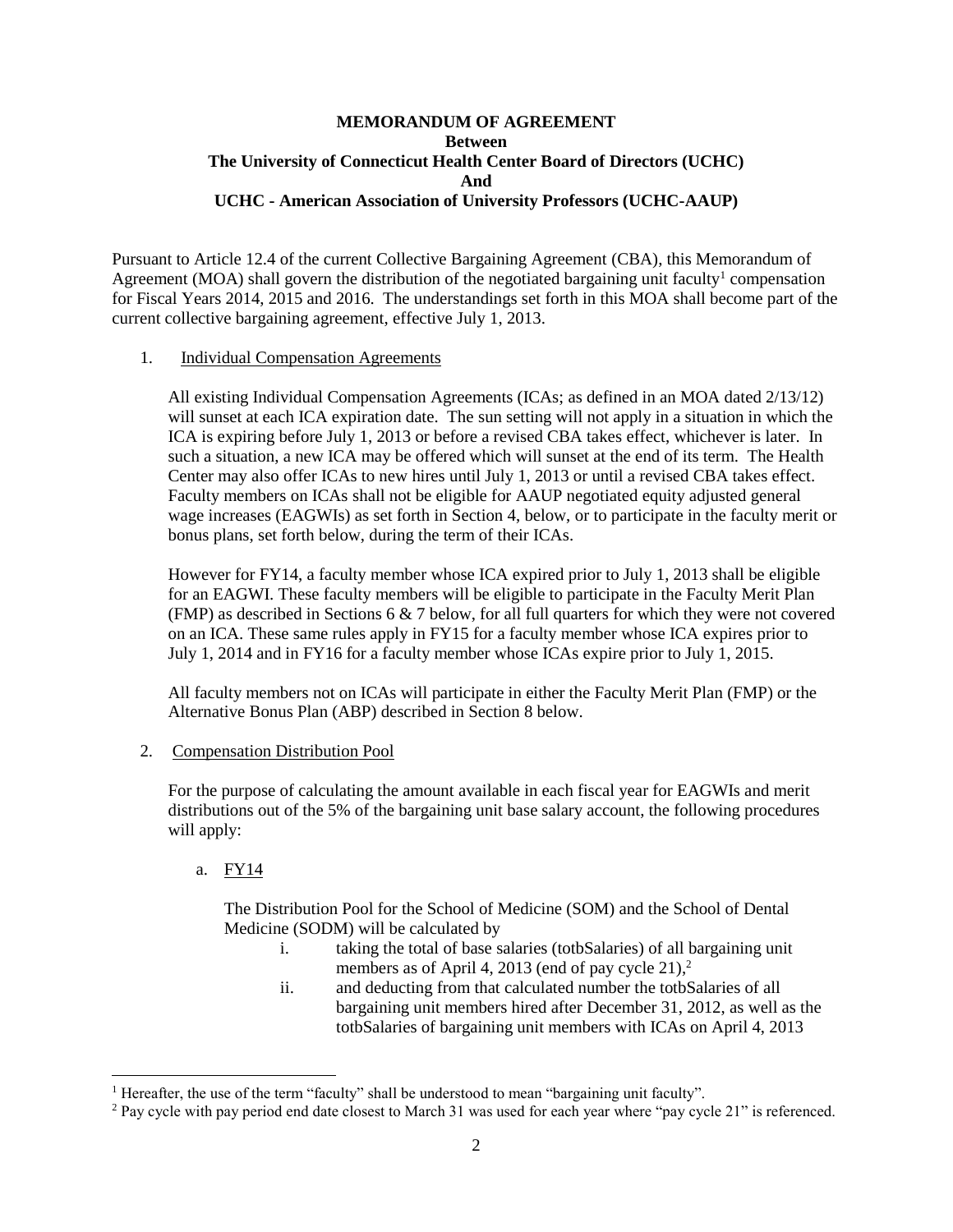iii. The Distribution Pool for FY14 shall be five percent (5%) of the resulting number or the Distribution Pool Floor, defined in Section 3 below, whichever is higher, plus the EAGWIs for those faculty members whose ICAs expire after April 4 and before July 1, 2013.

For the purpose of allocating the Distribution Pool or Distribution Pool floor (if used), the Pool shall be proportionally divided between the SOM and the SODM based upon the ratio of totbSalaries from each used to calculate the Distribution Pool; in this division the EAGWIs for faculty whose ICAs expire after April 4 and before July 1, 2013 will not be considered.

b. FY15

The Distribution Pool for the SOM and the SODM will be calculated by

- i. taking the totbSalaries of all bargaining unit members as of April 3, 2014, and
- ii. deducting from that number the totbSalaries of all bargaining unit members hired after December 31, 2013, the totbSalaries of bargaining unit members with ICAs on April 3, 2014 and the totbSalaries of bargaining unit members participating in the Alternative Bonus Plan (ABP; see Section 8) on April 3, 2014.
- iii. The Distribution Pool for FY15 shall be five percent (5%) of that resulting number, or the Distribution Pool Floor, whichever is higher, plus the EAGWIs for all bargaining unit members participating in the ABP (as set forth in Sections 4 and 8, below), plus the EAGWIs for those faculty members whose ICAs expire after April 3 and before July 1, 2014.

For the purpose of allocating the Distribution Pool or Distribution Pool floor (if used), the Pool shall be proportionally divided between the SOM and the SODM based upon the ratio of totbSalaries from each used to calculate the Distribution Pool; in this division the EAGWIs for faculty in the ABP and faculty whose ICAs expire after April 3 and before July 1, 2014 will not be considered.

c. FY16

The Distribution Pool for the School of Medicine (SOM) and the School of Dental Medicine (SODM) will be calculated by

- i. taking the totbSalaries of all bargaining unit members as of April 2, 2015 and
- ii. deducting from that calculated number the totbSalaries of all bargaining unit members hired after December 31, 2014, the totbSalaries of bargaining unit members with ICAs on April 2, 2015, and the totbSalaries of bargaining unit members participating in the ABP on April 2, 2015.
- iii. The Distribution Pool for FY16 shall be five percent (5%) of that resulting number or the Distribution Pool Floor, whichever is higher, plus the EAGWIs for all bargaining unit members participating in the ABP (as set forth in Section 8, below), plus the EAGWIs for those faculty members whose ICAs expire after April 2 and before July 1, 2015.

For the purpose of allocating the Distribution Pool or Distribution Pool floor (if used), the Pool shall be proportionally divided between the SOM and the SODM based upon the ratio of totbSalaries from each used to calculate the Distribution Pool; in this division the EAGWIs for faculty in the ABP and faculty whose ICAs expire after April 2 and before July 1, 2015 will not be considered.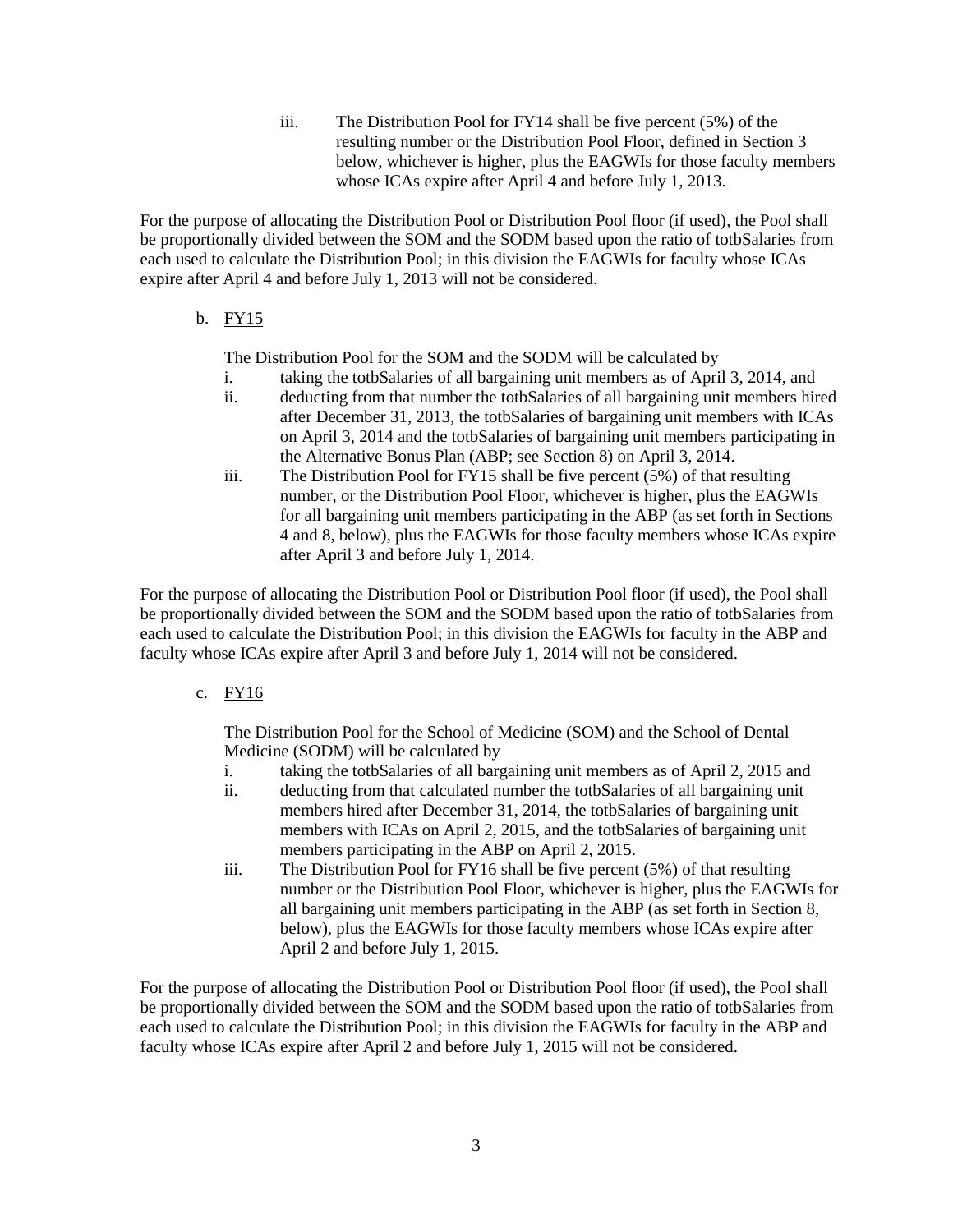#### 3. Distribution Pool Floor

The Distribution Pool Floor is a calculated number that defines the lower limit of the Distribution Pool for fiscal years 2014, 2015 and 2016. For FY14 the Distribution Floor shall be calculated by taking a "snapshot" on July 13, 2012, of five percent (5%) of totbSalaries and deducting base salaries of faculty on ICAs on that date and the base salaries of faculty hired on or after January 1, 2012. The Distribution Pool Floor shall increase to one hundred and two percent (102%) of the FY14 Distribution Pool Floor for FY15 and one hundred and five percent (105%) of the FY14 Distribution Pool Floor for FY16

#### 4. Equity Adjusted General Wage Increase (EAGWI)

Bargaining unit faculty members are eligible for an EAGWI to their base salaries (bSalary; not including salary supplements designated for specific responsibilities and which will be relinquished when the responsibility is no longer held)<sup>3</sup> in FY14, FY15 and FY16, except for those faculty members on ICAs and those faculty members hired six months or less before the start of a fiscal year. Each faculty member's target salary (tSalary) is the median salary, by rank and specialty, established by national professional organizations such as the American Association of Medical Colleges (AAMC), the American Dental Education Association (ADEA) or other relevant professional organizations (see 4(a) below). The amount of each eligible faculty member's EAGWI is a function of where his or her bSalary falls with respect to that faculty member's tSalary, in any fiscal year. The procedures used to establish each faculty member's EAGWI are as follows:

- a. Each faculty member in the SOM and the SODM will be mapped to a tSalary, based on the median AAMC or ADEA salary tables, or those of other professional organizations, for their rank and specialty by the Joint Standing Committee which is composed of an equal number of members from the AAUP and the Administration. Mapping of individuals to tSalary shall be based on the negotiated Mapping Principles set forth in Attachment A.
- b. For purposes of EAGWI allocation in each fiscal year, the bSalary of each SOM faculty member is divided into Clinical and Academic fractions based on fiscal year to date clinical and academic efforts through pay cycle 21. For EAGWI, the academic effort consists of all an individual's efforts excluding the Clinical category.
- c. Each eligible faculty member's EAGWI shall be based, first, on an Equity Adjustment Factor (EAF) and, second, for clinical faculty in the SOM, on a Clinical Performance Market Ratio (CPMR).
- d. The EAF is the tSalary divided by the faculty member's bSalary as of pay cycle 21, squared. [(tSalary/bSalary) x (tSalary/bSalary)].
- e. For SOM clinical faculty, the CPMR is a measure of clinical productivity that combines the member's clinical productivity compared to peers and compensation compared to peers. Each SOM faculty member will be mapped to the University Health Consortium (UHC) work RVU (relative value units) targets based on the median for rank and specialty. The CPMR is then calculated based on actual clinical performance from April 1 to March 31 of the year prior to the effective date of the EAGWI in FY 14, FY 15 and FY 16.

 $\overline{\phantom{a}}$ 

<sup>&</sup>lt;sup>3</sup> This is the definition of bSalary for calculations of EAGWI and Merit only.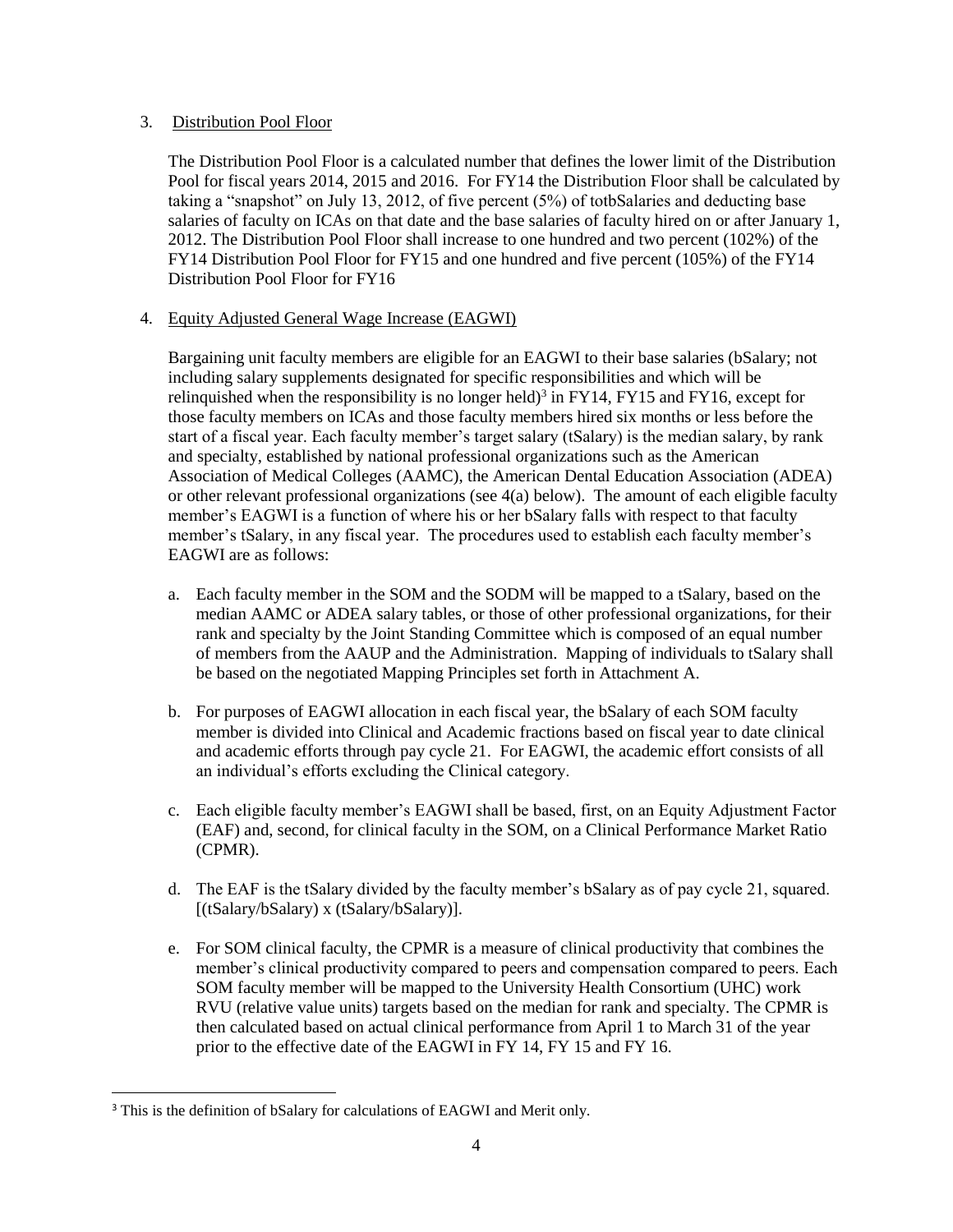- i. Each faculty member's CPMR equals the ratio of his or her work RVUs earned (eRVU) divided by his or her UHC target RVUs (tRVUs), adjusted for clinical effort, divided by the ratio of bSalary divided by the tSalary.  $[(eRVU/tRVU) \div$ (bSalary/tSalary)]
- ii. For any clinical effort for which work RVU data are not available,  $\text{eRVU}/\text{RVU} = 1.0$ for the purposes of calculating CPMR. CPMR =  $[1.0 \div (bSalary/tSalary)]$
- iii. Faculty with a clinical effort of 25% or less will be automatically assigned an eRVU/tRVU of 1.0. CPMR =  $[1.0 \div (bSalary/tSalary)]$
- iv. For faculty with combined clinical efforts that in part yield RVUs and in part do not, the CPMR is calculated as a blend of the two formulae (in i. and ii, above), each weighted by the relative efforts.
- f. EAGWI for the academic portion of each faculty member's salary is determined by multiplying that faculty member's EAF times the EAGWI multiplier for each fiscal year. For FY14, the EAGWI multiplier will be three percent (3%) or N percent, whichever is larger, where N equals the number needed to allocate seventy percent (70%) of each Distribution Pool for SOM and SODM to EAGWI and thirty percent (30%) to the Faculty Merit Plan (FMP) for faculty not on ICAs as of April 4, 2013. For FY15, the EAGWI multiplier will be N percent where N equals the number needed to allocate seventy percent (70%) of each Distribution Pool for SOM and SODM to EAGWI and thirty percent (30%) to the Faculty Merit Plan (FMP) for faculty on the FMP as of April 3, 2014. For FY16 the multiplier is N percent where N equals the number needed to allocate sixty percent (60%) of each Distribution Pool for SOM and SODM to EAGWI and forty percent (40%) to the Faculty Merit Plan (FMP) for faculty on the FMP as of April 2, 2015.
- g. For the academic portion of salaries in the SOM and for the SODM, faculty with overall scores of acceptable or better in their relevant annual evaluations qualify for their calculated EAGWIs in each fiscal year. These faculty members are also eligible for academic merit distributions under the Faculty Merit Plan.

For the academic portion of salaries in the SOM and for the SODM, faculty with overall scores of marginal in their relevant annual evaluations will receive either the EAGWI multiplier for that fiscal year or their calculated EAGWI, whichever is smaller, in each fiscal year. These faculty members do not qualify for academic merit distributions under the Faculty Merit Plan.

For the academic portion of salaries in the SOM and for the SODM, faculty with overall scores of unacceptable in their relevant annual evaluations will receive a salary increase of one and a half percent (1.5%) or their calculated EAGWI, whichever is smaller, for FY14 and FY15. In FY16, faculty with an unacceptable score on the relevant annual evaluation will not be eligible for EAGWI on the academic portion of their bSalary. These faculty members do not qualify for academic merit distributions under the Faculty Merit Plan.

h. For the academic portion of salaries in the SOM and for the SODM, all calculated EAGWIs in each fiscal year will be applied to the faculty member's academic bSalary except that when the faculty member's bSalary reaches the seventy-fifth  $(75<sup>th</sup>)$  percentile of the salary for his/her rank and specialty, all further increases in compensation shall be distributed to that faculty member as a quarterly bonus (in July, October, January, April) not added to bSalary. Methods of determining 75<sup>th</sup> percentile salaries are set forth in Attachment A.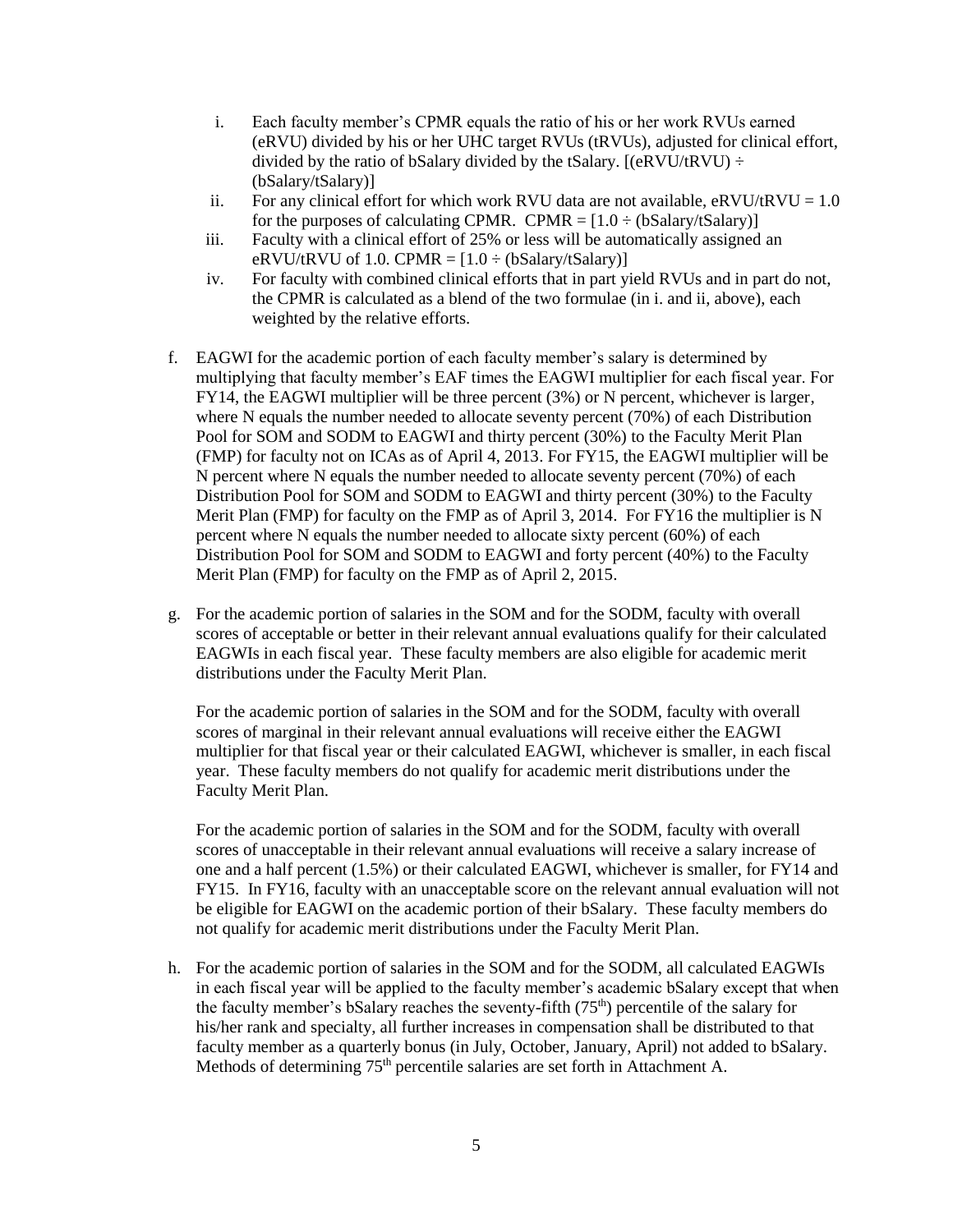- i. For the clinical portion of salary in the SOM, a clinical faculty member with a CPMR greater than or equal to 0.80 will receive the calculated EAGWI on the clinical portion of bSalary in each fiscal year and will qualify for clinical merit distributions under the Faculty Merit Plan. A clinical faculty member with a CPMR greater than or equal to 0.70 but less than 0.80 will receive the EAGWI multiplier for that year, or the calculated EAGWI on the clinical portion of bSalary, whichever is smaller, in each fiscal year, but does not qualify for clinical merit distributions under the Faculty Merit Plan. A clinical faculty member with a CPMR between 0.50 and 0.70 will receive the proportional percent value on the linear range of one and a half percent (1.5%) up to the EAGWI multiplier for that fiscal year or the calculated EAGWI, whichever is smaller. A clinical faculty member with a CPMR at or below 0.5 will receive one and a half percent (1.5%), or the EAGWI, whichever is smaller. Attachment B provides figures and examples illustrating how wage increase depends upon CPMR value.
- j. For the clinical portion of salaries in the SOM, all calculated EAGWI distributions in each fiscal year will be applied to the faculty member's clinical portion of his or her bSalary. However, when the faculty member's bSalary reaches the seventy-fifth  $(75<sup>th</sup>)$  percentile of the salary for his or her rank and specialty, all further increases in compensation shall be distributed to that faculty member as a quarterly bonus (in July, October, January, April) not added to bSalary. Methods of determining 75<sup>th</sup> percentile salaries are set forth in Attachment A.
- k. The effective dates of EAGWIs are as follows: July 12, 2013, July 11, 2014, July 10, 2015.
- 1. For FY14 only, the fraction of the total distribution pool attributed to the period from July  $1<sup>st</sup>$ through July  $11<sup>th</sup> 2013$  will be placed into an escrow account. This escrow account will be used to provide distributions where adjustments will occur after the July  $12<sup>th</sup>$  effective date. These include distributions based upon resolution of merit appeals, and any corrections for calculation or data accrual errors. All such adjustments must be approved by the Joint Standing Committee. The funds not expended in this escrow account prior to March 31, 2015, will be added proportionally to the SOM and SODM merit pools for FY16.
- 5. Faculty Merit Plan Pool

 $\overline{\phantom{a}}$ 

The Faculty Merit Plan (FMP) Pools for the SOM and the SODM will equal the funds remaining in each of their respective Distribution Pools after EAGWI distributions for that fiscal year. The SOM FMP pool is then proportionally split, based on the ratio of total clinical and academic salary for SOM faculty in the FMP plan, to provide a SOM Clinical FMP pool and a SOM Academic FMP pool.

The effective dates of Merit increases to salary are as follows: July 12, 2013, July 11, 2014, July 10, 2015. Lump sum bonuses will be paid in the checks covering the pay period beginning with the above dates.

6. Faculty Merit Plan – SODM and Academic Portion in SOM

All faculty members not enrolled in the Alternative Bonus Plan (ABP; Section 8 below) or an ICA, and with an academic merit rating of acceptable or above, are eligible in each fiscal year, for academic merit (aMerit) distributions under the FMP.<sup>4</sup>

<sup>4</sup> SOM faculty with less than .5 FTE, who have not been required to undergo an annual merit review, will be considered to have received an "acceptable" score for aMerit.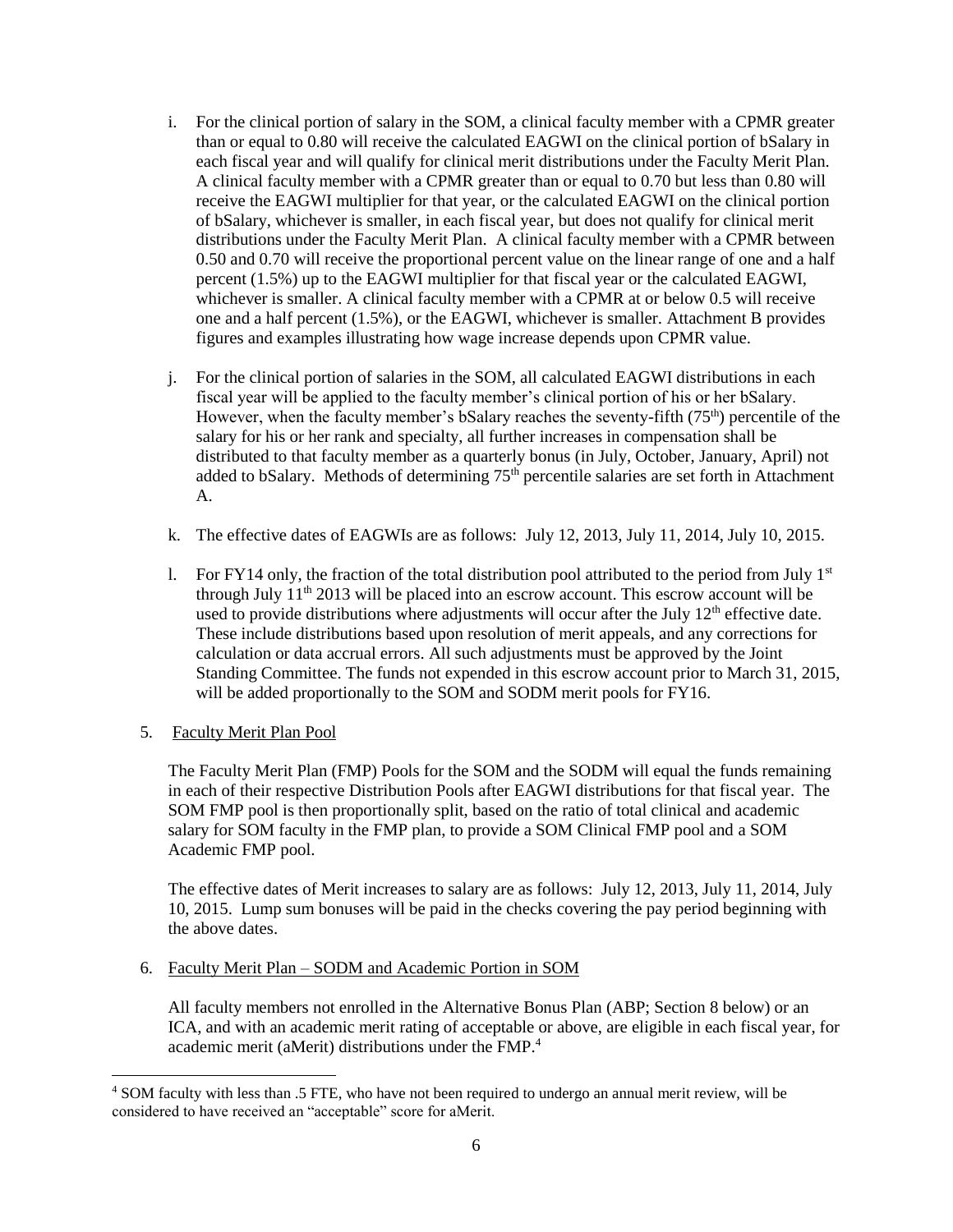#### a. FY14

- i. In FY14 the eligibility for aMerit will be based upon an overall evaluation score of acceptable or superior in the 2012 evaluation, however the aMerit distributions themselves will be based upon both the 2011 and 2012 overall scores. In FY14 the faculty member's overall academic aMerit score in each year (2011 and 2012) will determine his/her aMerit Multiplier for that year's aMerit pool. Faculty members will receive an aMerit Multiplier of one (1) for Acceptable or two (2) for Superior (SOM)/Exceptional (SODM). The faculty member's aMerit Multiplier for each year is multiplied by his/her bSalary times the academic effort for that year to arrive at a faculty aMerit Product. [aMerit multiplier x bSalary x academic effort = faculty aMerit Product].
- ii. All participating faculty members' aMerit Products for each evaluation year (2011 and 2012) are summed to create a total of all faculty aMerit Products for each evaluation year. The amount of aMerit distribution to each participating faculty member is calculated as a proportion of each faculty member's aMerit Product to the total of all faculty aMerit Products in each evaluation year, times one-half of the FY14 aMerit Pool. [FY14 faculty aMerit distribution  $=$  ((2011 individual faculty aMerit product/total faculty aMerit products) x 0.5 FY14 aMerit Pool)) plus ((2012 individual faculty aMerit product/total faculty aMerit products) x 0.5 FY14 aMerit Pool))]
- iii. aMerit distributions shall be added to bSalary after the EAGWI has been added, up to the faculty member's tSalary for rank and specialty. aMerit distributions above the tSalary will be paid as a lump sum bonus.
- b. FY15 and FY16
	- i. To be eligible for aMerit distribution in FY15 and FY16 a faculty member must have an overall score of acceptable or better during the academic evaluation period. The academic evaluation period for FY15 will be the eighteen month period from July 1, 2012 to December 31, 2013. For FY16 the academic evaluation period will be the calendar year, January 1, 2014 to December 31, 2014.
	- ii. Faculty effort for FY 15 and FY 16 aMerit distribution will be based on the faculty member's score in the Research, Education and Administration categories except as noted below. A faculty member's score in the Excellence (Ex) category will be counted, but only to a maximum of ten percent (10%) of his/her total FTE. Faculty effort in excess of 10% FTE in the Ex category, as well as any faculty effort in the Transition (T) category, will be proportionally assigned to the R, E and A categories where that faculty member has designated effort. For each evaluative category a faculty member will be scored on the following scale: unacceptable  $= 0$ ; marginal  $=$ 0.5; acceptable = 1.0; superior (exceptional in SODM) = 2.0. The resulting aMerit value for each category is the evaluation score times the faculty effort in that category adjusted to achieve a distribution of  $R+E+A+Ex = 100\%$  of academic effort. The faculty member's aMerit Multiplier for each fiscal year shall be the sum of the resulting calculated merit values for the R (R score x adjusted effort), E (E score x adjusted effort), A (A score x adjusted effort) and, if applicable, Ex (Ex score x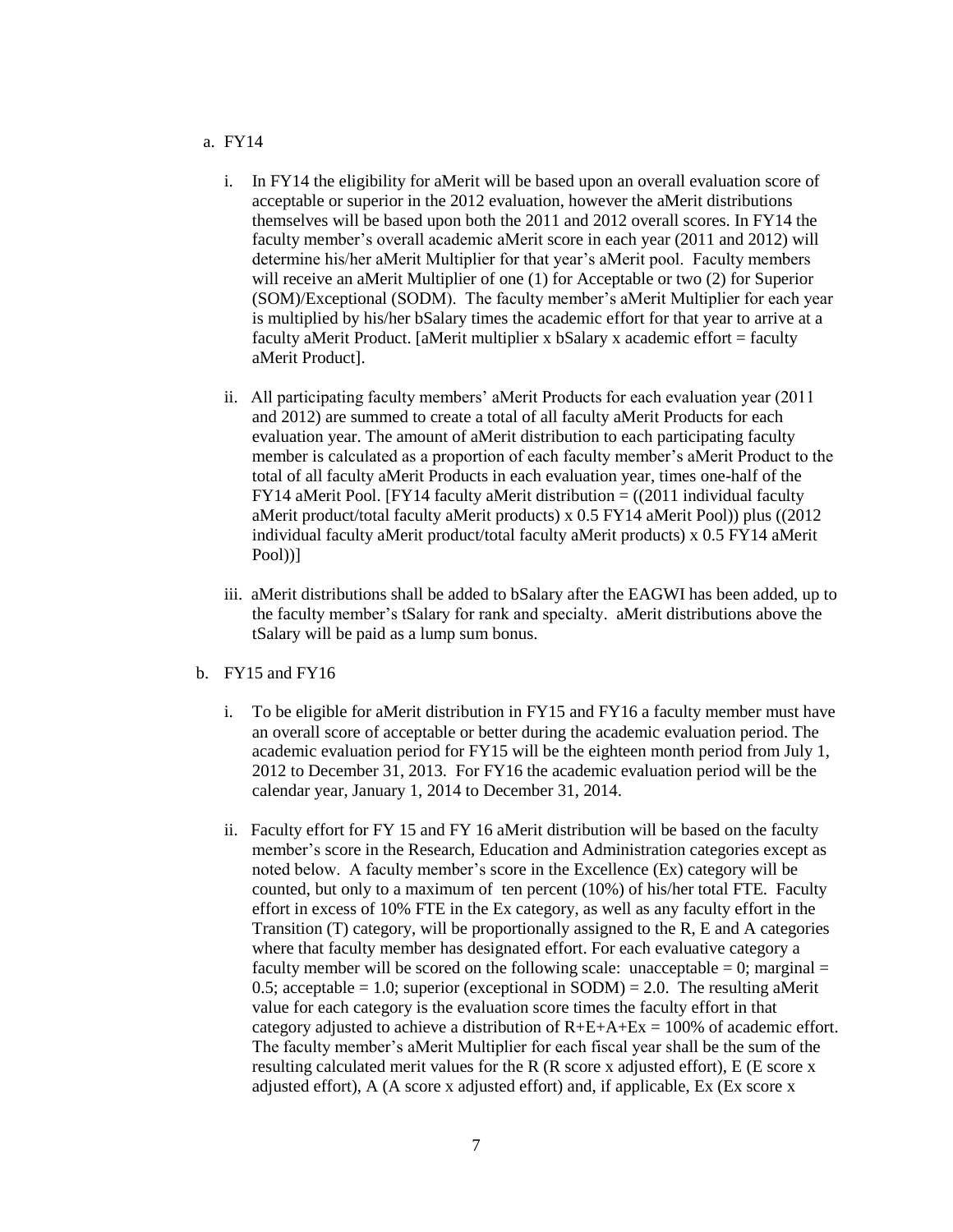adjusted effort) categories. [R score x adjusted effort + E score x adjusted effort + A score x adjusted effort + Ex score x adjusted effort = aMerit Multiplier].

- iii. For FY15 and FY16, a faculty member's aMerit Multiplier for each year is multiplied by his or her bSalary times the total academic effort to arrive at a faculty member's aMerit Product. [aMerit multiplier x bSalary x academic effort = faculty aMerit product].
- iv. All participating faculty members' academic aMerit Products for an evaluation period are summed to create the total of all faculty aMerit Products. The amount of aMerit distribution to each participating faculty member is calculated as a proportion of each faculty member's aMerit Product to the total of all faculty aMerit Products times that year's aMerit Pool. [(individual faculty aMerit product/total faculty aMerit products) x academic pool dollars = faculty aMerit distribution]
- v. aMerit distributions shall be added to a faculty member's bSalary after the EAGWI has been added, up to the faculty member's tSalary for rank and specialty. aMerit distributions above the tSalary will be paid as lump sum bonuses.

#### 7. Faculty Merit Plan – SOM Clinical Portion

- a. In order to qualify for clinical merit (cMerit) distributions in FY14, FY15 and FY16, a clinical faculty member's CPMR (described in Section 4 (e)), must be equal to or greater than 0.8 for the previous one year period from April  $1<sup>st</sup>$  to March 31<sup>st</sup>. Alternatively, a clinical faculty member can qualify for cMerit distributions, regardless of his or her CPMR, if his or her ratio of collected revenue to clinical bSalary, for the previous one year period from April  $1<sup>st</sup>$  to March  $31<sup>st</sup>$ , is equal to or exceeds 2.2. Revenue/clinical bSalary for the proportion of non-UMG clinical activity will equal one (1.0).
- b. Clinical faculty in the FMP, with a CPMR from 0.80 to 3.0, will be assigned a cMerit multiplier proportional to the linear range between 0.5 and 3.0. Faculty with CPMRs above 3.0 will be assigned a cMerit multiplier of 3.0. Alternatively, if a faculty member has a collected revenue/clinical bSalary ratio between 2.2 and 4.0, he or she will be assigned a cMerit multiplier proportional to the same 0.5 to 3.0 range. Faculty with collected revenue/clinical bSalary ratios above 4.0 will be assigned a cMerit multiplier of 3.0. Whichever cMerit multiplier is higher will be used for cMerit distribution. Attachment B provides figures and examples to illustrate implementation of these principles.
- c. The clinical faculty member's cMerit Multiplier in each fiscal year is multiplied by his or her bSalary times his or her clinical effort to arrive at the clinical cMerit Product. [cMerit multiplier x bSalary x clinical effort = clinical cMerit product.
- d. All participating faculty members' cMerit products for the evaluation period are summed to create a total of all faculty cMerit products. The amount of an individual's cMerit distribution is calculated as a proportion of the faculty member's cMerit product to the total cMerit products times that year's cMerit pool. [(individual faculty cMerit product/total cMerit products) x cMerit pool = cMerit distribution]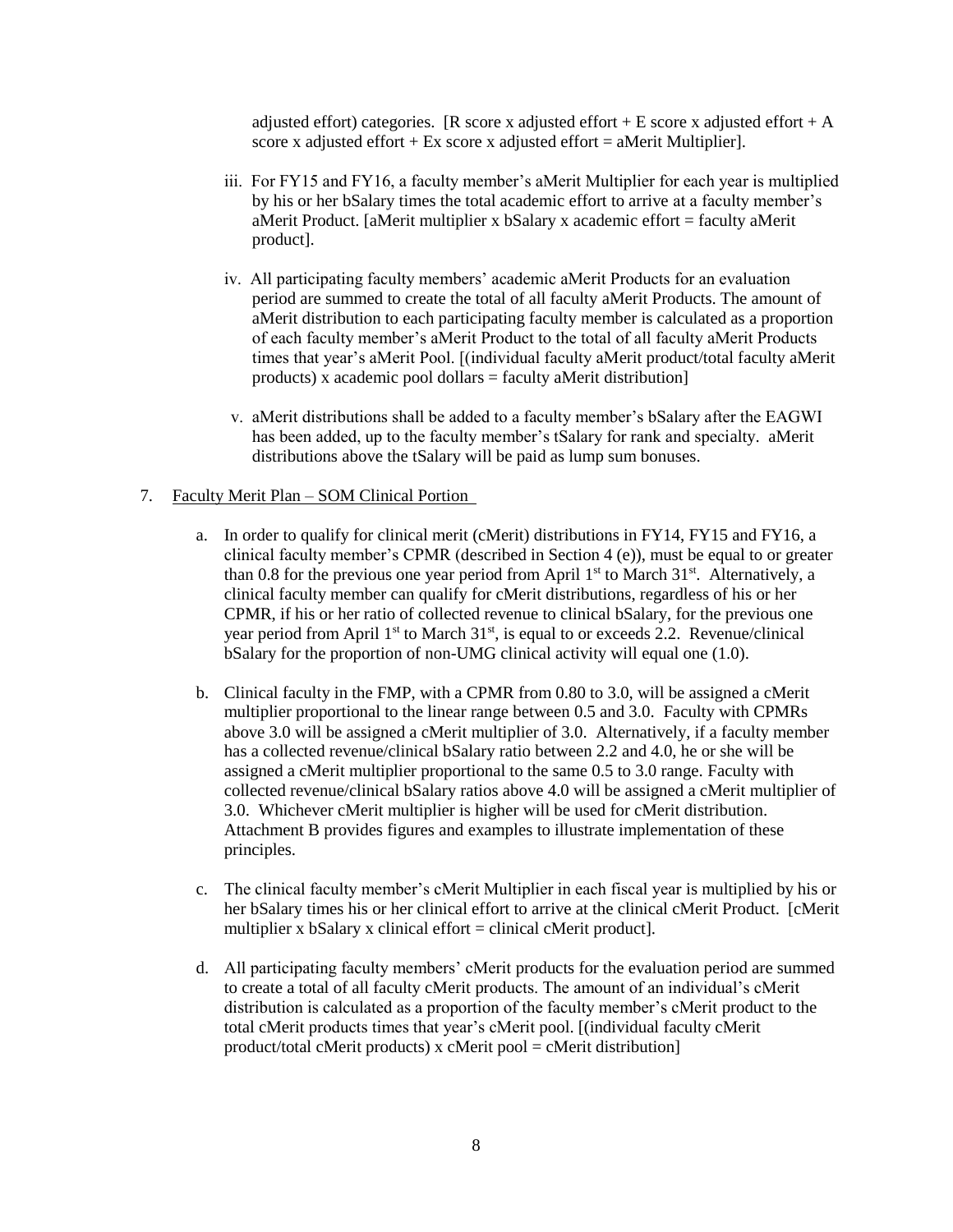- e. cMerit distributions shall be added to a faculty member's bSalary after the EAGWI has been added, up to the faculty member's tSalary for rank and specialty. CMerit distributions above the tSalary will be paid as lump sum bonuses.
- f. The Parties agree that, if either one of them requests to do so, they will discuss the possibility of adding a clinical outcomes/quality/satisfaction/citizenship component to the cMerit calculation. The Parties also agree that before any such additional component can be implemented, there must be mutual, written assent pursuant to their discussion of the matter. If the discussion fails to produce a mutually acceptable method for implementing this additional component, the existing contract will control and, to the extent that any point made by a party during the discussion may be regarded as a proposal, it will be considered to have been withdrawn in favor of the status quo. The Parties stipulate that the use of impasse remedies such as binding interest arbitration is not appropriate to this matter and the Parties agree to waive and not pursue such remedies. The discussion of this subject shall not count as one(1) of the five(5) topics either Party is entitled to bring forth under Article 13.1 of the CBA. This paragraph shall create no precedent or be cited by the Parties as a past practice by the Parties.

#### 8. Alternative Bonus Plan

The Health Center and the AAUP shall establish an Alternative Bonus Plan ("ABP"). The effective start date for ABPs shall be July 1, 2013.

- a. Current bargaining unit faculty and any new hires may be offered the option of participating in the ABP at the discretion of the Health Center.
- b. When the Health Center contemplates offering an ABP to a current bargaining unit member or to a new hire, it must provide both the FMP and ABP options with a written description of both. This description will be jointly prepared and agreed to by both the Health Center and the AAUP. This description will also be presented to the current bargaining unit member or new hire as an attachment to the ABP offer (defined as a written contract) and will contain contact information for the AAUP.
- c. Any bargaining unit member or new hire offered an ABP shall be provided at least two business days to allow consultation with the AAUP before the contract is finalized. The AAUP will be informed by UCHC when a current faculty member is offered an ABP in order to provide two business days for consultation with the faculty member.
- d. The ABP will pay bonuses based on performance. The performance metrics will be established to be used prospectively. By necessity, performance data will involve a look back from the date of the bonus determination.
- e. Bonuses paid out under the ABP will not be added to faculty bSalary.
- f. The Health Center and the AAUP shall agree upon a model template which shall include provisions which allow for specifying the duration of the agreement, the allocation of faculty effort relevant to the ABP, the metrics and payment structure for the ABP. The template shall not contain the actual specific terms which would relate to individual bargaining unit members, since these terms could vary based on the specific circumstances of the individual involved.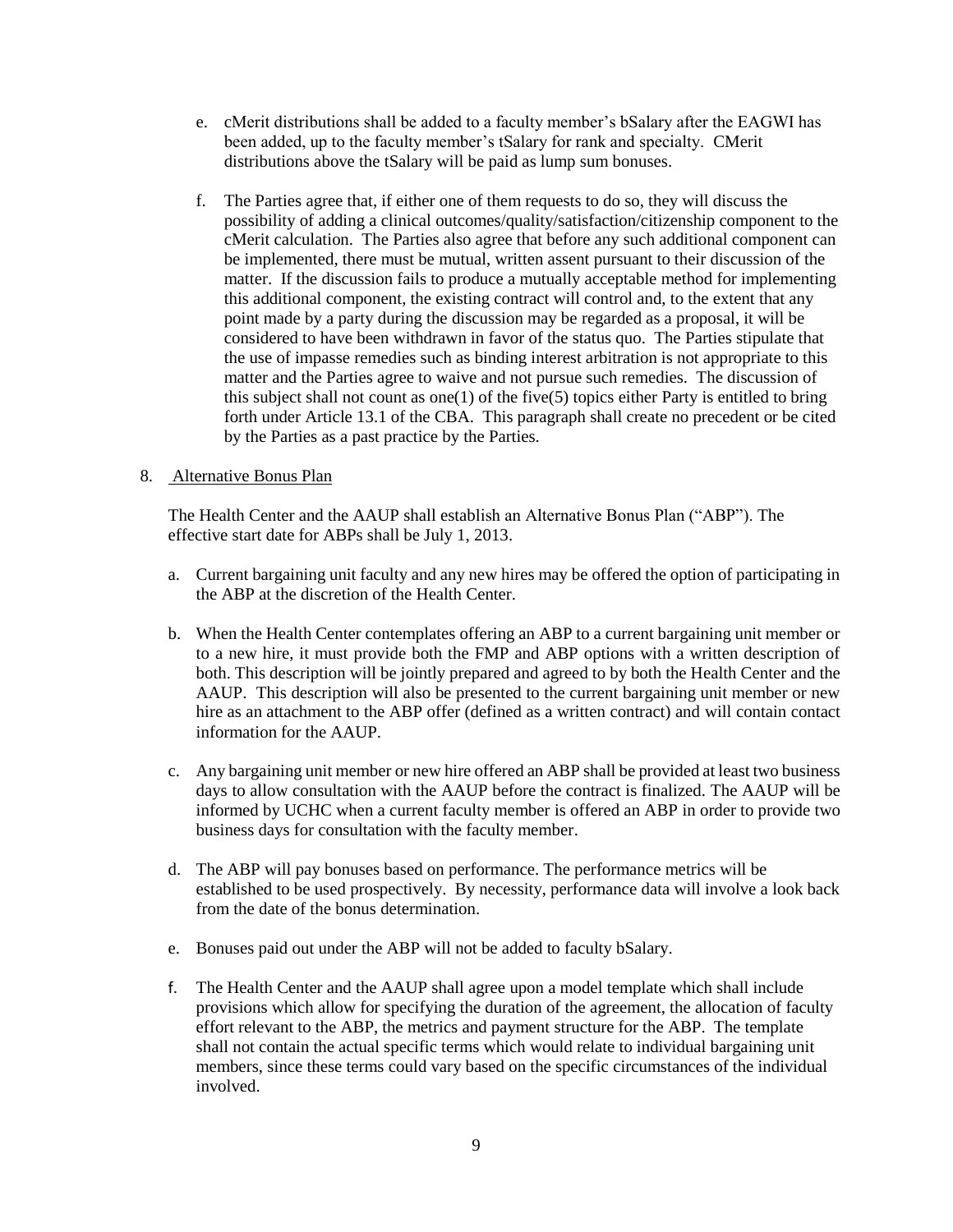- g. At the time a new hire begins employment with the Health Center, if an ABP was chosen, the AAUP will be provided a copy of the offer letter with the attachment summarizing the FMP and ABP options. The offer letter will reference the attachment and the fact that the new hire understands its contents, which will be confirmed by the new hire's signature on the offer letter. Copies of all ABPs for new hires will be provided to AAUP within 7 days of the start date.
- h. Copies of ABPs signed by existing faculty will be provided to AAUP within 7 days of execution.
- i. The duration of an ABP for any faculty member shall not extend beyond June 30, 2018. After June 30, 2016, no ABP bonuses will be paid until a new collective bargaining agreement is in force.
- j. The specific terms of ABPs in place beyond FY 2016 may be subject to change pursuant to the terms of a successor CBA.
- k. No current bargaining unit faculty member or new hire shall be required to accept an ABP as a condition of reappointment or hiring.
- l. When a current or prospective faculty member declines an ABP, the base salary of the default FMP shall remain the same as that offered in the ABP.
- m. All bargaining unit faculty currently on ICAs shall have the option, at the expiration of their ICAs, to choose either the ABP, if offered by the Health Center, or the FMP pathway.

#### 9. Renewal Salary

When a faculty member is reappointed, the bSalary shall not be reduced from its then current level except when there is: i) a change or reduction in administrative responsibilities with concomitant contractual salary supplements as set forth in a previous employment contract; or ii) an inability of a faculty member to perform the duties associated with their current position and appointment. Reduction in a faculty member's salary can also occur prior to renewal if either of these circumstances arise during the term of the appointment, prior to renewal. Nothing in this paragraph is intended to modify the authority of the Board under other provisions of the collective bargaining agreement including the authority to non-renew a faculty member's appointment.

#### 10. Additional Distribution Rules

- a. The bSalary for each faculty member used in the distribution calculations for EAGWI and merit shall be the bSalary as of the first day of the last full pay period in the fiscal year.
- b. Prior to the calculation of EAGWI and merit, the names of faculty members who will no longer be in the bargaining unit as of July 1 and thus not eligible for EAGWI or merit will be removed from the roster of bargaining unit members.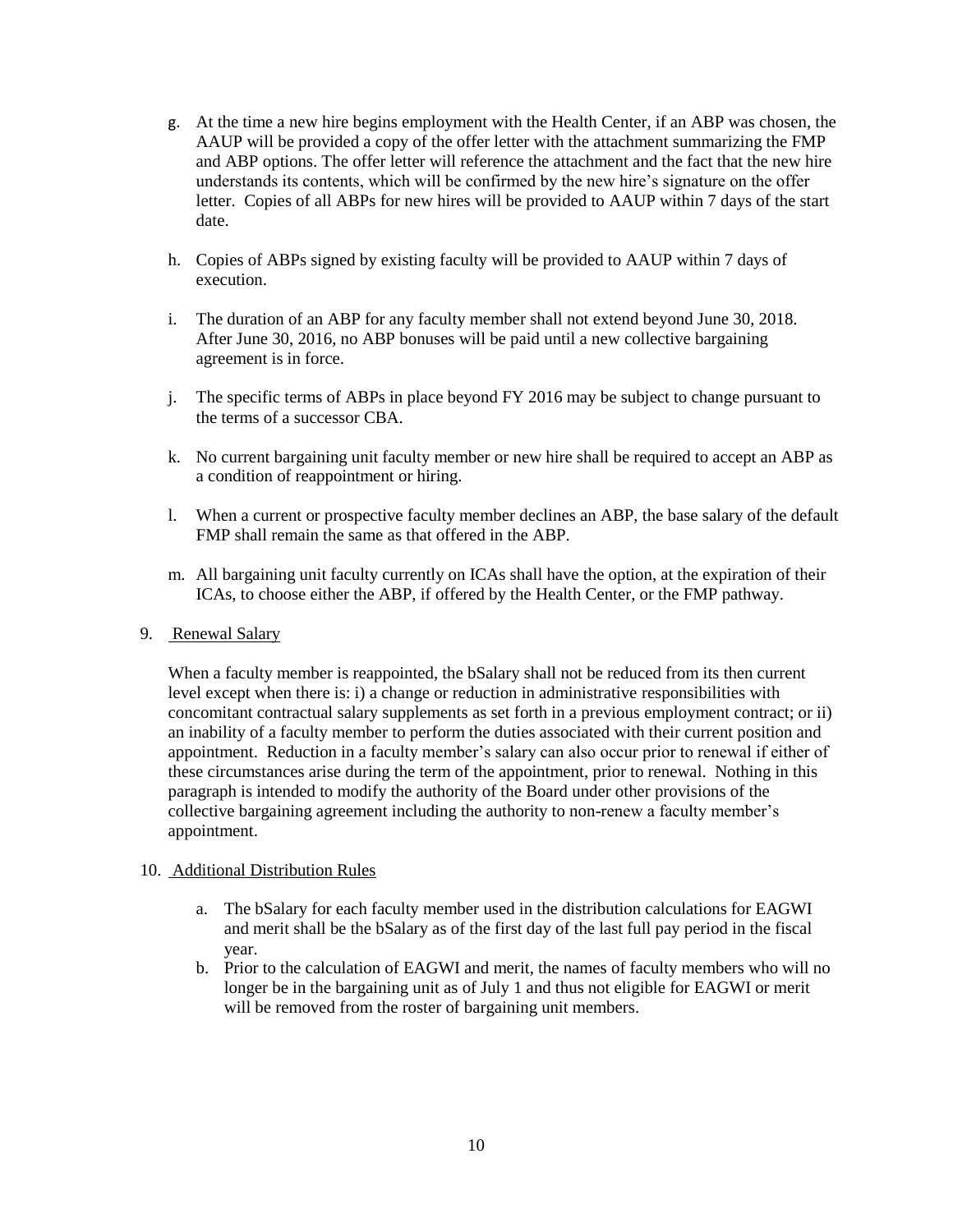#### 11. Joint Standing Committee

The AAUP and the Health Center have established a Joint Standing Committee, composed of an equal number of representatives from the administration and AAUP, to address ongoing issues related to: salary target mapping, confirmation and validation of metric data and considerations of significant inconsistencies in FTE assignments and/or work productivity targets. If necessary a third party umpire will mediate disputes that cannot be resolved by the Standing Committee. Nothing in this paragraph modifies the authority of the Health Center to make work assignments.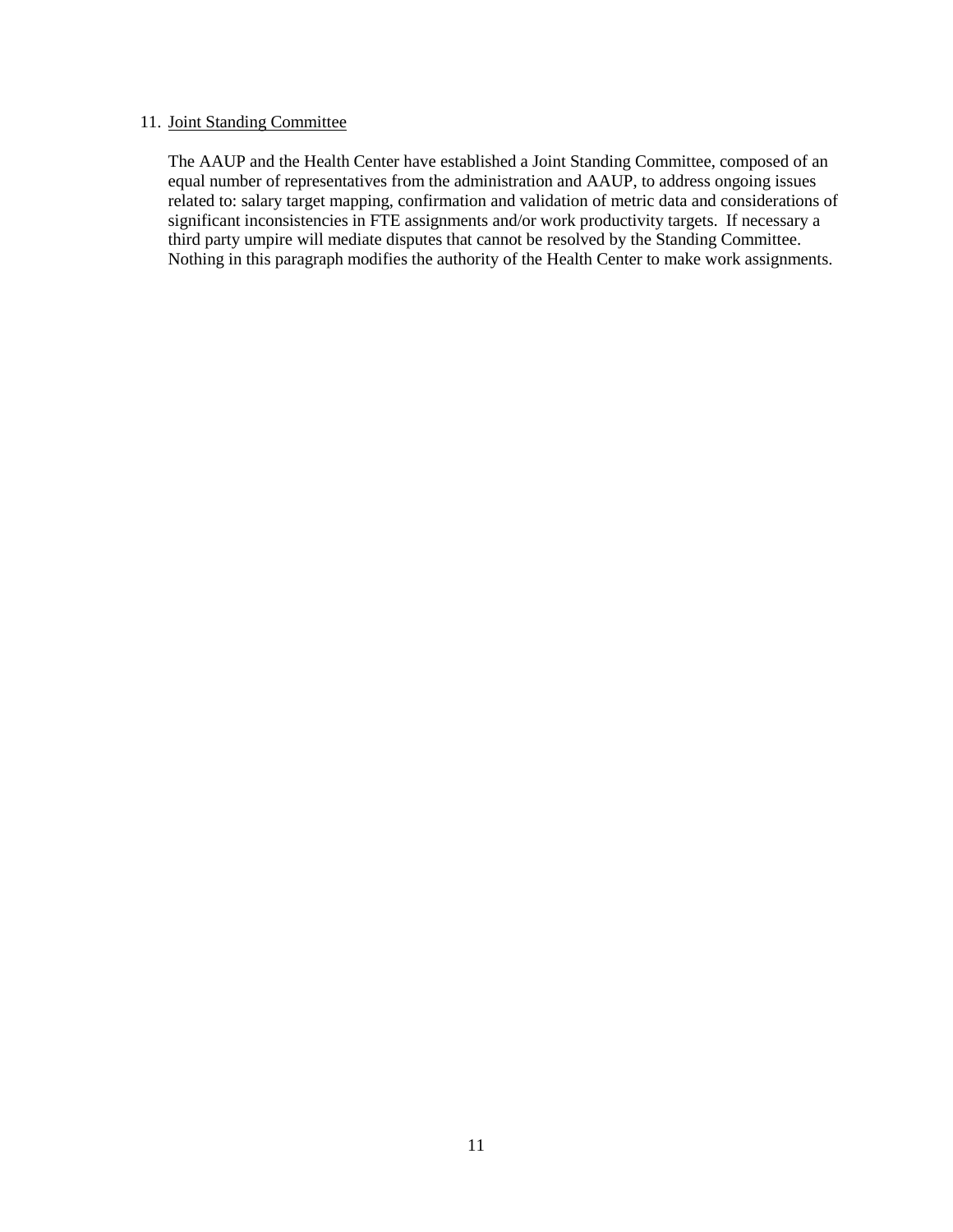This Tentative Agreement is contingent on ratification by the UCHC-AAUP collective bargaining unit membership and approval of the Health Center Board of Directors.

\_\_\_\_\_\_\_\_\_\_\_\_\_\_\_\_\_\_\_\_\_\_\_\_\_\_\_\_\_\_\_ \_\_\_\_\_\_\_\_\_\_\_\_\_\_\_\_\_\_\_\_\_\_\_\_\_\_\_\_\_\_\_

Signed, this 29 day of May, 2013

For the UCHC-AAUP For the UConn Health Center

Bruce Mayer (signed) Karen Duffy Wallace (signed)

Bruce Mayer, PhD<br>
President Bruce Compared to the Mayer of Labor Relations<br>
Pirector of Labor Relations Director of Labor Relations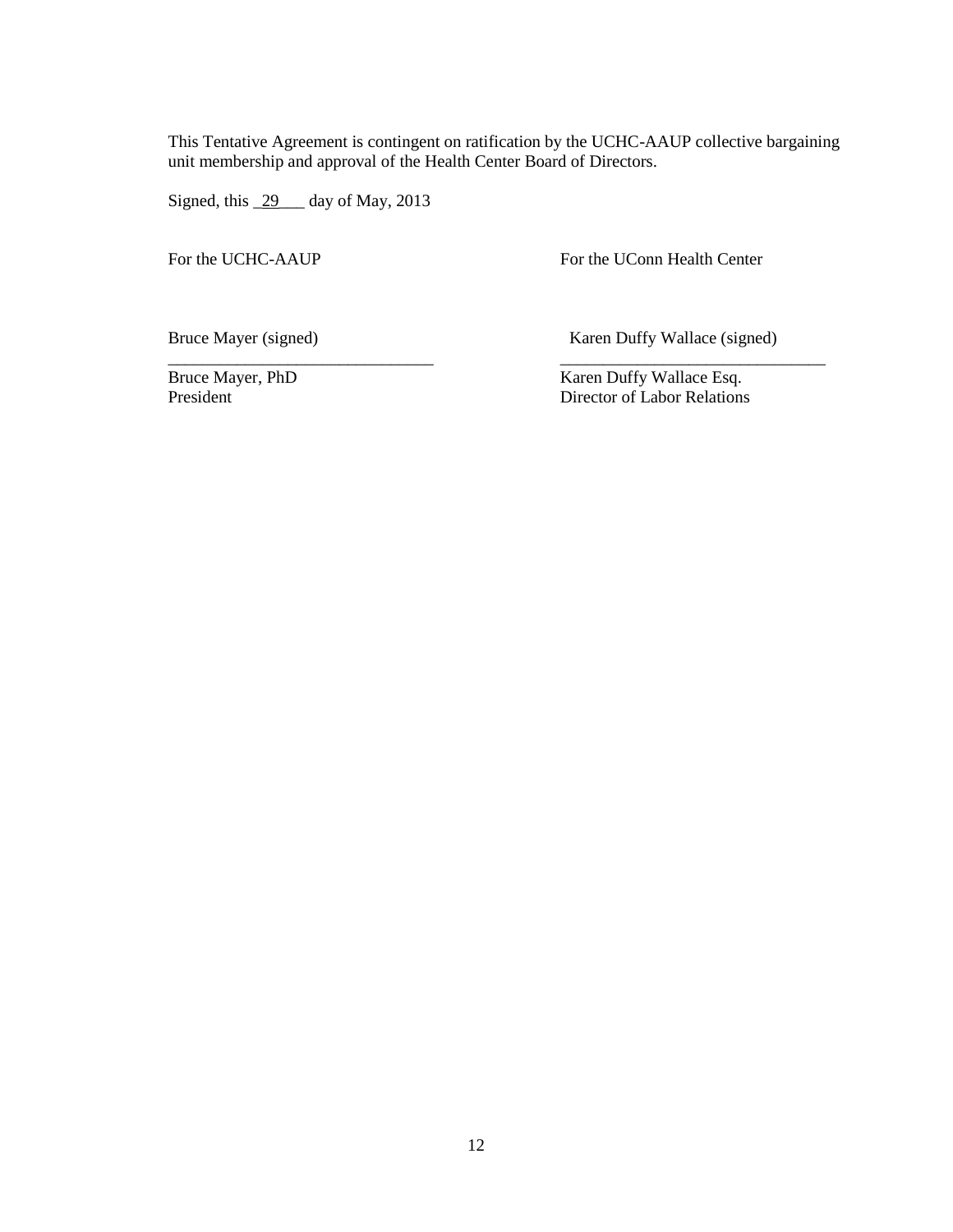## ATTACHMENT A

#### **UCHC/AAUP salary mapping principles**

- 1. While we understand there may be appeals from individual faculty to be "mapped" in a different way, the following principals will be used as our starting point. Exceptions will be for groups of people (like genetic counselors and non-MD doctoral level mental health clinicians) and not for individuals.
- 2. When a School of Medicine faculty member holds an administrative supplement that will be relinquished in the future if the administrative responsibilities are no longer held, wage increases will be figured on the permanent base salary only (and not the administrative supplement).
- 3. When a School of Medicine faculty member's clinical effort increases or decreases by .25 FTE or more, that person's salary mapping will be reviewed by the standing committee before the next payout.
- 4. When a School of Medicine faculty member's clinical activity changes from one area of specialty to another, the standing committee will review the salary mapping before the next payout.
- 5. Where salary data do not include the  $75<sup>th</sup>$  percentile (for example, dental faculty and laboratory animal veterinarians), the  $75<sup>th</sup>$  percentile is calculated as 125% of the median.
- 6. Both sides agree that in future years we could sign an MOA to revise the salary mapping for those who cannot be directly mapped to AAMC or ADEA tables.

#### **School of Dental Medicine Faculty**

- 7. Wherever possible and appropriate, we will use ADEA salary Tables 3 and 6 for all schools.
	- a. A modified ADEA salary Table 3, adjusted to full time equivalency of ten half-days, will be generated by multiplying a factor of 10 to each salary in the table.
	- b. A calculation will be made to determine the adjustment factor between ADEA Table 2 (guaranteed annual salary of full time faculty by rank or title) and ADEA Table 3 (guaranteed annual salary per half-day of full time faculty by rank or title). The adjustment factor will then be applied to Table 6.
	- c. ADEA Tables 3 and 6 do not adjust for administrative responsibilities. The respective 50<sup>th</sup> and 75<sup>th</sup> percentile target salary will be adjusted upward to reflect the administrative salary supplements associated with the following positions: residency program directors and predoctoral program director.
- 8. Faculty will be mapped to one of four categories
	- a. Basic science faculty who hold a PhD degree involved primarily in basic science teaching will be mapped to the Basic Science category in Table 3.
	- b. Behavioral science faculty who hold a PhD degree involved primarily in behavioral sciences teaching and research, including those whose primary appointment is in a division other than Behavioral Sciences will be mapped to the Behavioral Science category in Table 3.
	- c. Clinical science

l

- i. If the faculty member is appointed to a Division which correlates to a discipline identified in Table 6, and holds the credentials<sup>5</sup> for that discipline, the faculty member will be mapped to Table 6.
- ii. If the faculty member is appointed to a Division which correlates to a discipline identified in Table 6, but does not hold the credentials for that discipline, the faculty member will be mapped to the general dentistry category in Table 6.

<sup>&</sup>lt;sup>5</sup> Has the educational training and is eligible to practice that specialty in accordance with CT licensure regulations.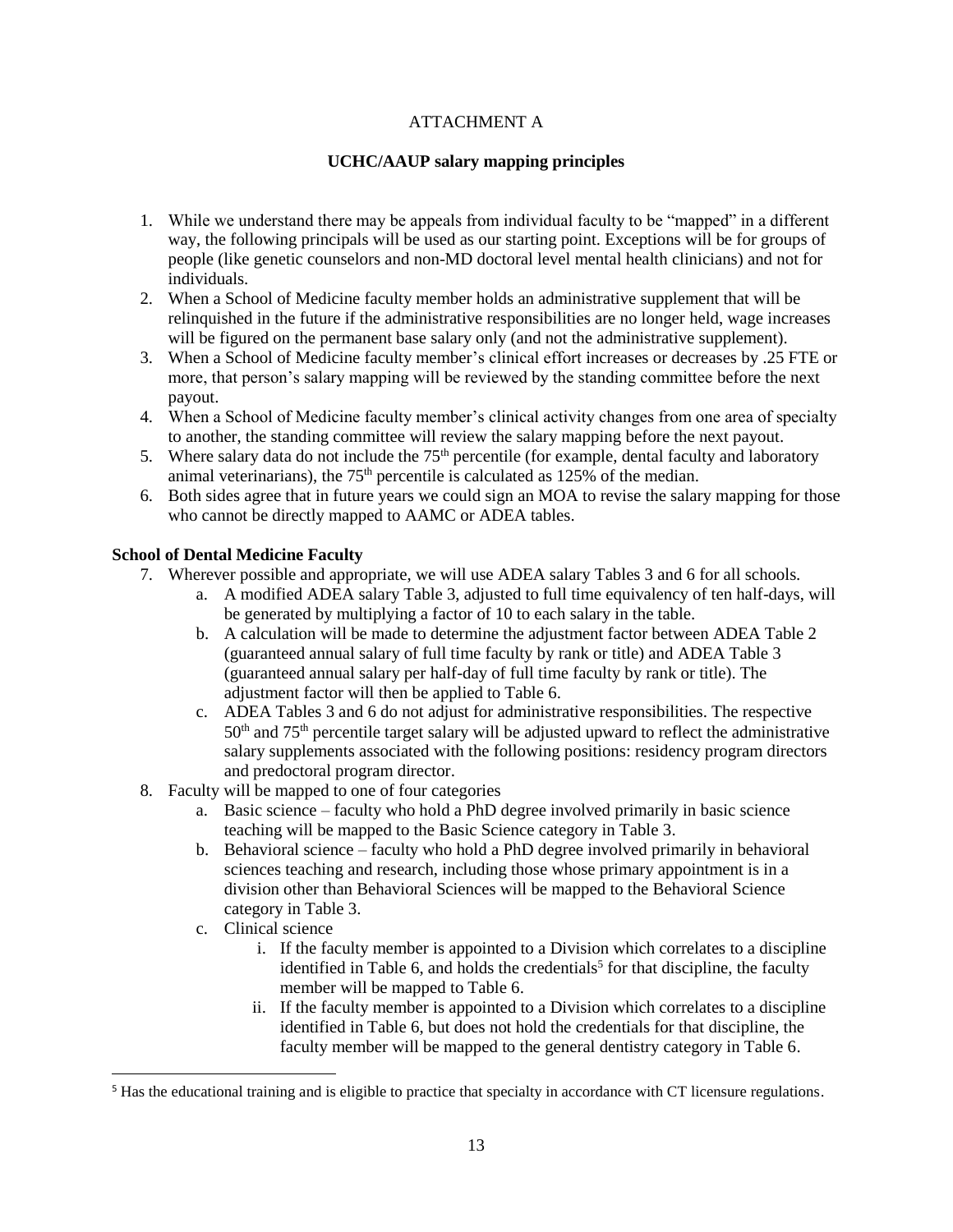- iii. If the faculty member is appointed to a Division which does not correlate to a discipline identified in Table 6, the faculty member will be mapped to the Clinical Science category in Table 3.
- d. Research faculty who hold a PhD degree involved primarily in research will be mapped to the Research category in Table 3.

#### **School of Medicine Faculty with doctoral degrees**

 $\overline{a}$ 

- 9. Where possible and appropriate, we will use AAMC salary tables 4, 11, 18 and 25. These tables contain data only for people with doctorate degrees and will be used only rarely for others (as noted in points 22 -26).
	- a. Table 4: MD in Basic Science Departments this would be for practicing, credentialed MDs with a primary appointment in a basic science department. Currently this applies to two human geneticists in the Department of Genetics and Developmental Biology.
	- b. Table 11: MDs in clinical departments, mapped to the nearest appropriate specialty unless otherwise noted<sup>6</sup>
	- c. Table 18: PhDs in Basic Science Departments we will map all in this category to "basic science total".<sup>7</sup>
	- d. Table 25: PhDs in Clinical Departments we will map each to their own department "total" and not to a specialty/division.<sup>8</sup>
- 10. Faculty who have doctoral level clinical degrees but are not credentialed<sup>9</sup> to see patients as part of their SOM employment are mapped as PhDs. If they are in basic science departments they will be mapped to Table 18, basic science (total). If they are in a clinical department they will be mapped to that department (total) in Table 25
- 11. Faculty who have medical degrees, and are credentialed and seeing patients even a small amount, and who are primarily scientists, will be mapped as MDs in their primary departments and specialties, in Table 11.
- 12. PhDs who are entirely or almost entirely Education will be mapped as PhDs in either Basic Science (total), Table 18, if they are in a basic science department OR as a PhD in a clinical department (Table 25), using the "total" table for their department.
- 13. Faculty who have medical degrees, and are entirely or almost entirely Education, but who are credentialed and seeing patients even a small amount, will be mapped as MDs in their primary department (total), in Table 11.
- 14. MDs who are entirely or almost entirely Education and who are not licensed and credentialed will be mapped as PhDs. If they are in a basic science department, they will be mapped to Table 18, Basic Science (total). If they are in a clinical department, they will be mapped as a PhD in a clinical department, Table 25, using (total) for the appropriate department.
- 15. Intensivists who also have another specialty like pulmonary or nephrology and who have blended RVU targets for intensive care and their other specialty, will be mapped to a blended average of the Table 11 salary tables for Critical/Intensive Care-Med and their other specialty.
- 16. Doctoral level mental health professionals without medical degrees are independent clinical care providers like physicians. These include but may not be limited to clinical psychologists, and

<sup>&</sup>lt;sup>6</sup> If a person is not credentialed to practice independently, he or she will not be mapped to a specialty, and will be mapped to the department, general practice.

 $^7$  The reasons for this include (a) most of our six basic science departments don't match the departments listed individually in the AAMC salary tables, (b) to increase the N of the salary numbers used, and (c) more and more, our basic science departments are blended in terms of the training and specialty of the members.

<sup>&</sup>lt;sup>8</sup> The dual rational is to increase the N of the salary numbers used and to decrease the temptation to move divisions to change the median target salary.

<sup>9</sup> "Credentialed" as used here refers to JDH (or for Family Medicine, St. Francis) approval to practice clinically.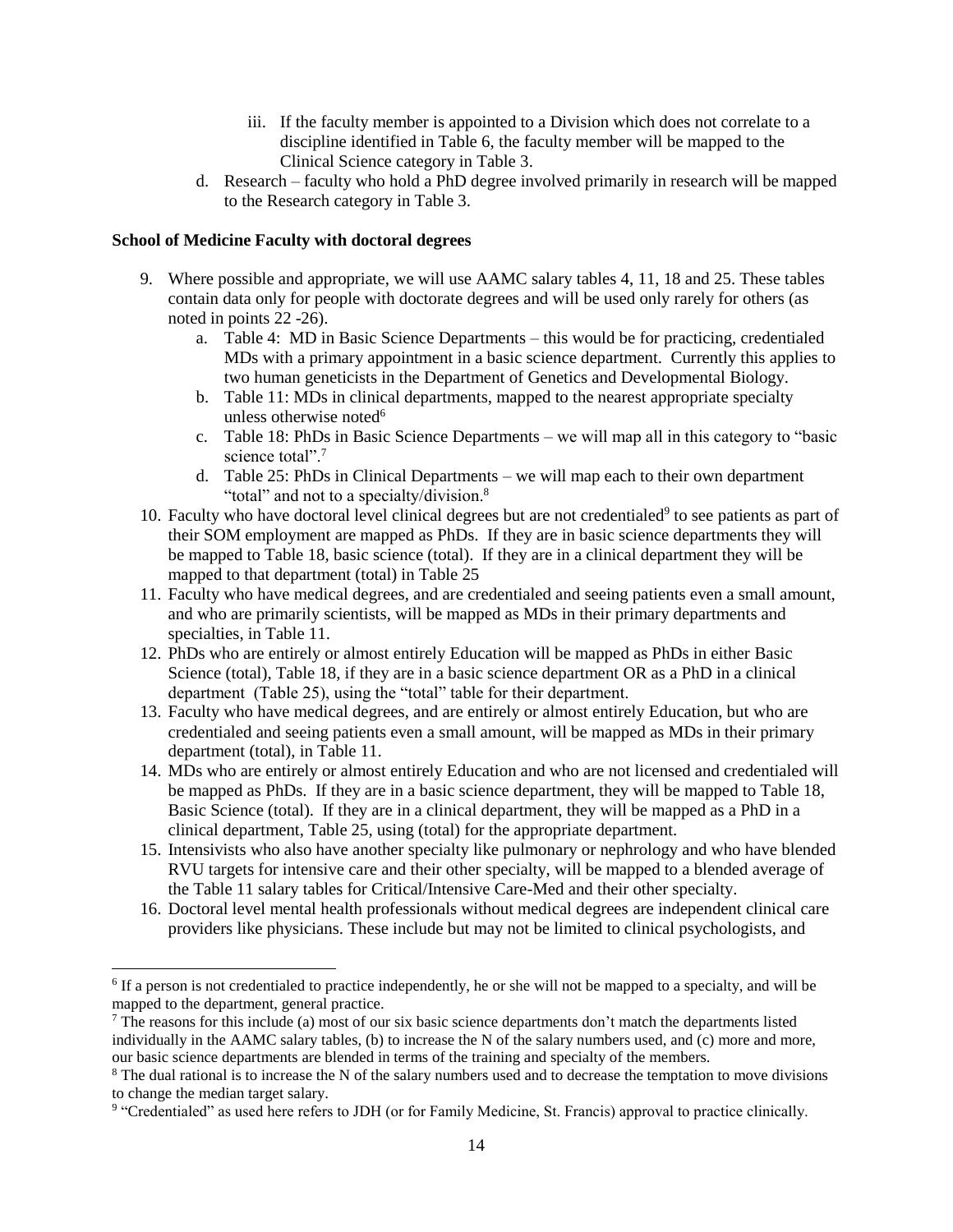marriage and family therapists. If they are credentialed and seeing patients they will be mapped by blending the Table 11 MD in Psychiatry table with the Table 25 PhD in Psychiatry table, using a 30/70 ratio, regardless of their assigned academic department.

- 17. We have one veterinarian who is practicing clinically as a vet by running the animal care facility. He will be mapped to the data in the Salary Survey of Laboratory Animal Veterinarians.
- 18. We have two podiatrists. One is medical, one is surgical. We follow a three step process here.
	- a. The American Podiatric Medical Association (APMA) data gives a median salary for an academic practice without reference to rank. We take that data and call it the median for an Assistant Professor, podiatry, medical.
	- b. The MGMA data (which is not academic only) shows a ratio between the medical podiatry median and the surgical podiatry median of 1.33.
	- c. This ratio is applied to the APMA median to compute the median for podiatry, surgical, Assistant Professor.

In the future should we need to compute a median or the  $75<sup>th</sup>$  percentile for a senior rank, we will follow the principal of adding 10K (per rank) to the median for Assistant Professor.

#### **School of Medicine Faculty who do not have doctoral degrees**

19. Where possible we identify salary data collected for the specialty.

- a. If data for academic or academic health centers are provided, that is what is used.
- b. If academic ranks are not used, the data provided are used for the rank of Instructor. Medians for higher ranks are created by adding 10K per rank.
- 20. Where possible we use the MGMA salary data. This can be done for
	- a. APRNs
	- b. Audiology
	- c. Speech Pathology
	- d. Dietician/nutritionist
- 21. Genetic Counselors: There is no MGMA salary data for genetic counselors. We will use the academic data provided by rank in The National Society of Genetic Counselors Salary and Benefits Survey.
- 22. Master's level Instructors in Basic Science departments: where there is no other data to apply, they will be mapped to Table 18, basic science (total), Instructor.
- 23. Master's level Instructors in Clinical Departments: where there is no other data to apply, they will be mapped to Table 25, in their own department (total), Instructor.
- 24. Master's level Assistant Professors in Basic Science departments: where there is no other data to apply, they will be mapped to Table 18, basic science (total), Assistant Professor.
- 25. Master's level Assistant Professors in Clinical Departments: where there is no other data to apply, they will be mapped to Table 25, in their own department (total), Assistant Professors.
- 26. Faculty at the ranks of Associate Professor and Professor, who do not have doctoral degrees, will be mapped as if they have doctoral degrees in recognition of their scholarly accomplishments.

#### **For FY15 and FY16**

27. For salary tables that are not released annually, the previous year's data will be adjusted appropriately by the Joint Standing Committee.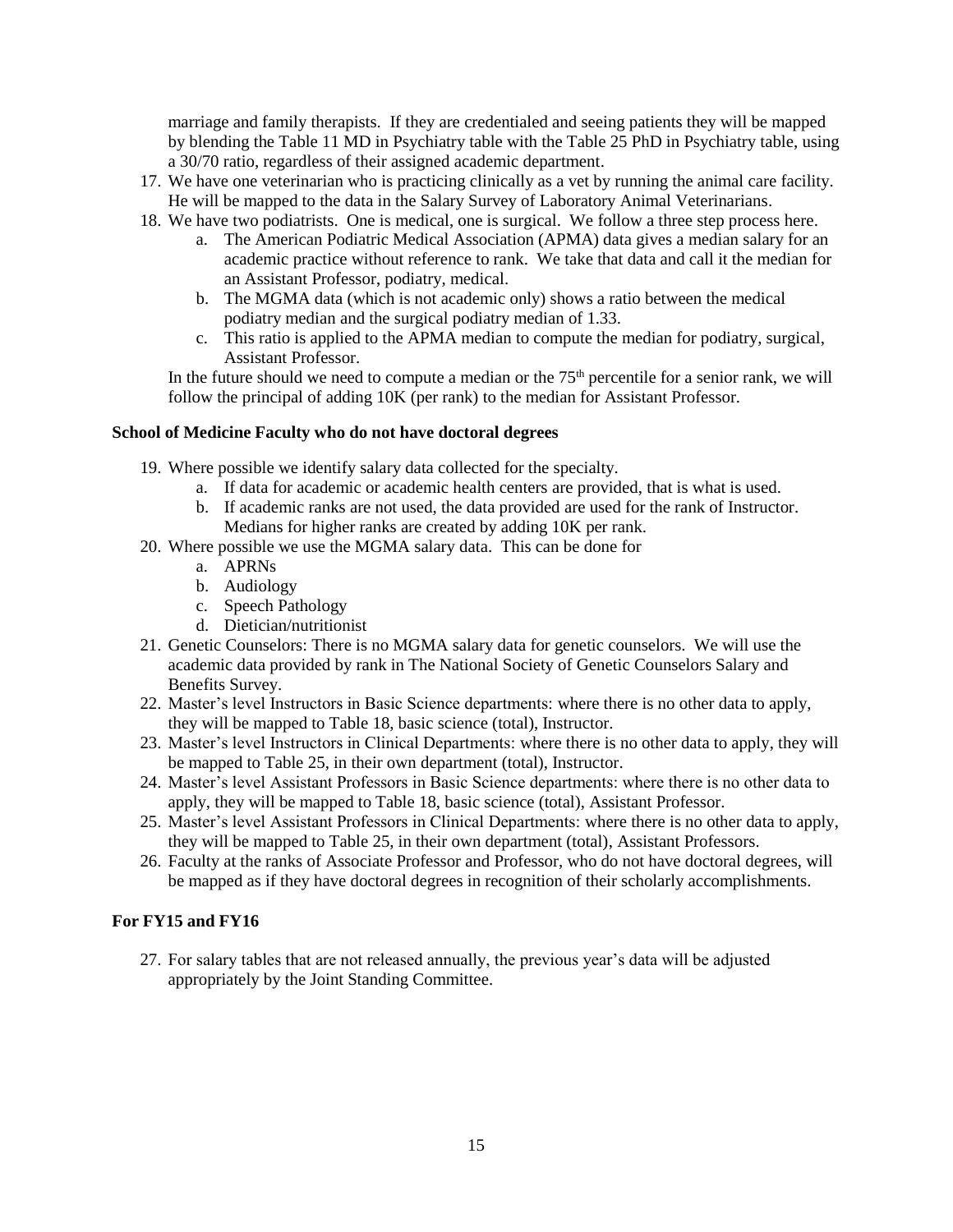#### ATTACHMENT B

I. Determination of wage increase to be compared with individual EAGWI based upon CPMR.

a) Graphic representation of wage increase compared to CPMR value. Note: CPMR at or below  $0.5 =$ 1.5% wage increase compared to individual EAGWI, whichever is smaller is used. A CPMR at or above 0.7, then the EAGWI multiplier (eg. 3.00%) is compared with EAGWI, whichever is smaller is used. For a CPMR between 0.5 and 0.7, then the wage increase determined from the equation: wage increase  $=$ [1.5+((CPMR-0.5)/0.2)(N-1.5)]; where N=EAGWI multiplier for that year (see graphic representation and examples below).



For purposes of these examples the EAGWI Multiplier is set at 3.00%: Example 1. CPMR =  $0.6$  and EAGWI =  $2.00$ ; with CPMR of 0.6, the calculated wage increase =  $2.25\%$ (off chart/calculator); however the EAGWI of 2.00<2.25 then the member will receive 2.00% wage increase.

Example 2. CPMR =  $0.675$  and EAGWI = 3.50; with CPMR of 0.675, the calculated wage increase = 2.75% (off chart/calculator); thus 2.75% <EAGWI then member will receive 2.75% wage increase.

II. Determination of merit multiplier for Clinical Merit relative to CPMR or Revenue/Salary ratio.

a) Graphic representation of merit multiplier using CPMR value. Note: with CPMR below 0.8 merit multiplier = 0, CPMR at 0.8 then merit multiplier = 0.5; CPMR at or above 3.0 then merit multiplier = 3.0, CPMR between 0.8 and 3.0 is determined from the equation: merit multiplier (CPMR) =  $[0.5 +$ (CPMR-0.8)(2.5/2.2)] (see graphic representation and examples below).

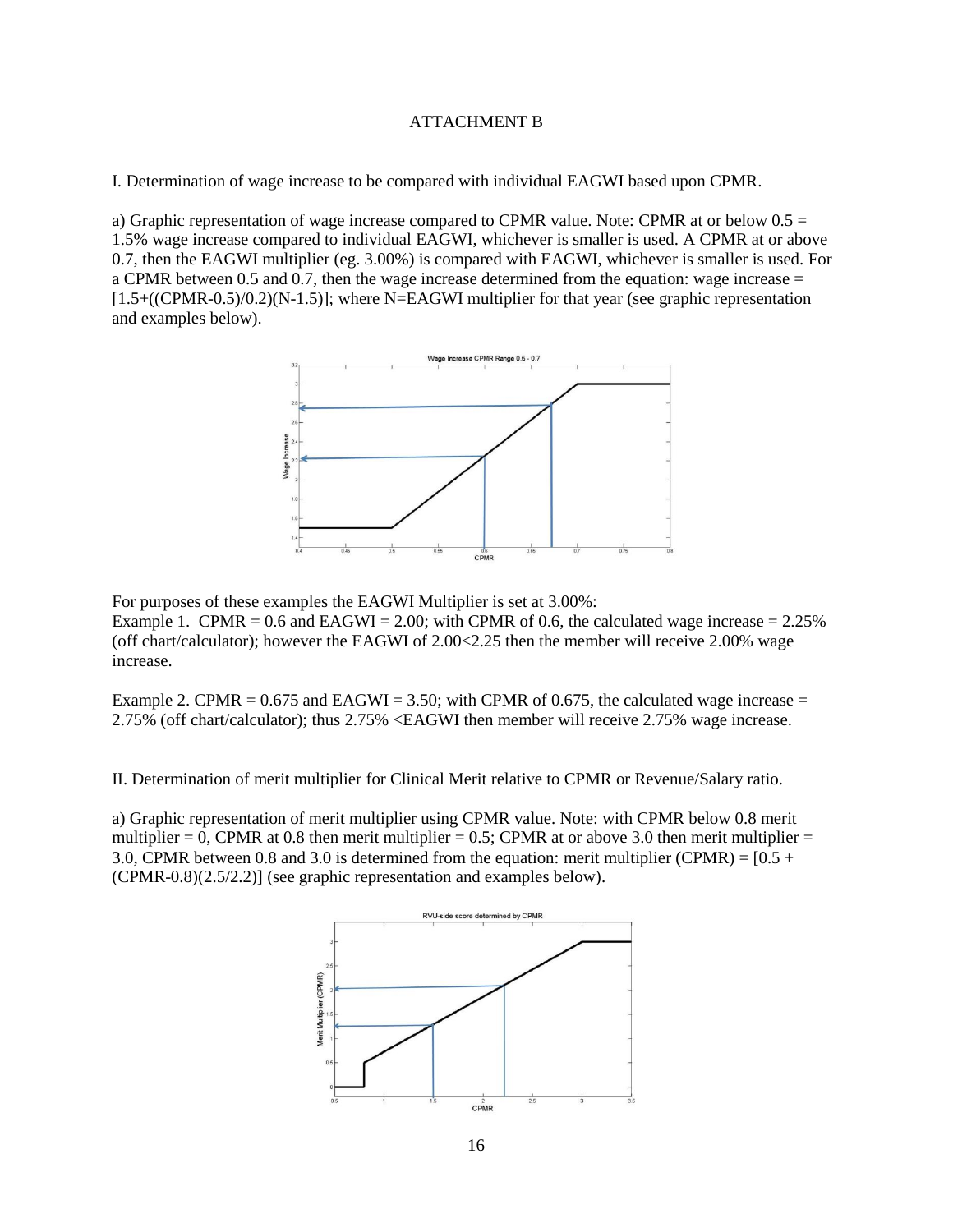Example 1. CPMR = 1.5; Merit Multiplier (CPMR) =  $[0.5 + (1.5-0.8)(1.1364)] = 0.5 + 0.7955 = 1.2955$ Example 2. CPMR = 2.2; Merit Multiplier (CPMR) =  $[0.5 + (2.2 - 0.8)(1.1364)] = 0.5 + 1.5910 = 2.091$ 

**OR:** Merit multiplier based upon Revenue/Salary is used if higher than merit multiplier (CPMR)

b) Graphic representation of merit multiplier for Revenue/Salary ratio, merit multiplier (R/S). Note: Rev/Sal at  $2.2$  = merit multiplier of 0.5, and Rev/Sal ratio of  $4.0$  = merit multiplier of 3.0, Rev/Sal above 4.0 = merit multiplier of 3.0. Rev/Sal ratio between 2.2 and 4.0 is determined by the equation: merit multiplier  $(R/S) = [0.5 = (Rev/Sal-2.2)(2.5/1.8)]$  (see graphic representation and examples below).



Example 1: Rev/Sal = 2.4, CPMR = 1.5 (merit multiplier (CPMR) = 1.2955, above) then merit multiplier  $(R/S) = [0.5 + (2.4-2.2)(1.3889)] = 0.7778$ : merit multiplier (CPMR) is used since 1.2955> 0.7778.

Example 2:  $Rev/Sal = 3.0$ ,  $CPMR = 2.2$  (merit multiplier (CPMR) = 2.091 above) then merit multiplier  $(R/S) = [0.5 + (3.0-2.2)(1.3889)] = 1.6111$ : merit multiplier (CPMR) is used since 2.091>1.6111.